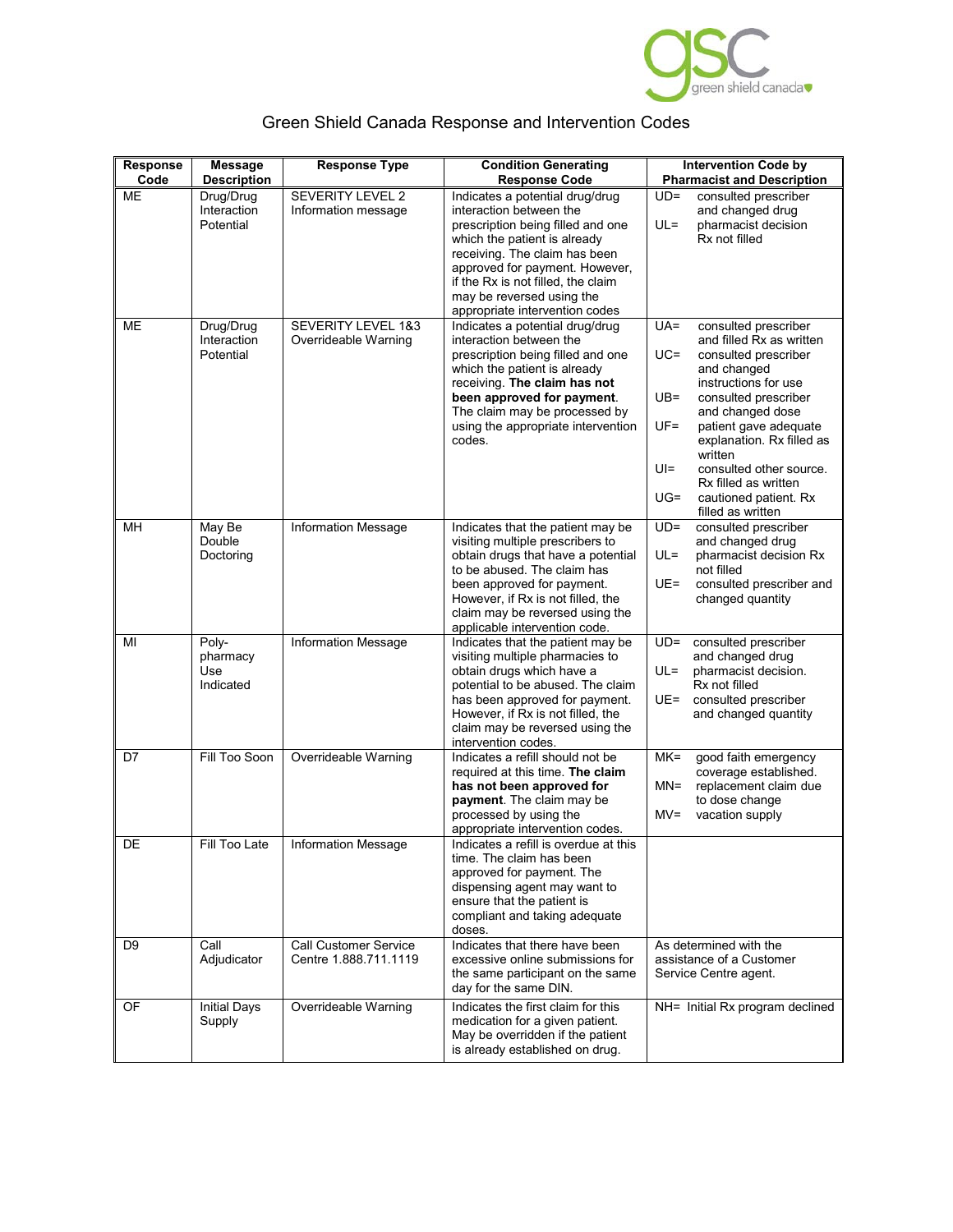| Response<br>Code | <b>Message</b><br><b>Description</b>                        | <b>Response Type</b>              | <b>Condition Generating</b><br><b>Response Code</b>                                                                                                                                                                                                                                                                                                                                            |                 | <b>Intervention Code by</b><br><b>Pharmacist and Description</b>                                                                                                                                               |
|------------------|-------------------------------------------------------------|-----------------------------------|------------------------------------------------------------------------------------------------------------------------------------------------------------------------------------------------------------------------------------------------------------------------------------------------------------------------------------------------------------------------------------------------|-----------------|----------------------------------------------------------------------------------------------------------------------------------------------------------------------------------------------------------------|
| <b>OC</b>        | <b>Initial Days</b><br>Supply                               | Overrideable warning              | Indicates that a claim initially<br>denied due to the Initial Days<br>Supply program was resubmitted<br>with a reduced days supply, but<br>without a corresponding<br>reduction in quantity. If it is not<br>possible to further reduce<br>quantity due to package size<br>constraints, an override may be<br>used                                                                             | $NF =$          | Override-Quantity<br>appropriate                                                                                                                                                                               |
| HD               | <b>Patient May</b><br>Qualify for<br>Government<br>Plan     | Overrideable Warning<br>(Ontario) | Indicates that the plan member is<br>a senior and that the claim may<br>qualify as a Limited Use drug<br>through ODB. The claim has not<br>been approved for payment. The<br>claim may be processed using<br>the appropriate intervention code<br>if the plan member does not meet<br>the criteria described by ODB for<br>coverage of the drug product.                                       | $MS =$<br>DA=   | Non-formulary benefit.<br>This intervention code<br>may be used if the plan<br>member does not qualify<br>for coverage by ODB for<br>the drug claimed.<br>Secondary claim -<br>original to provincial<br>plan. |
| KX               | <b>Patient Now</b><br>Eligible for<br>Maintenance<br>Supply | Information Message               | This message may be seen when<br>a drug claimed was previously<br>reduced due to GSC's Initial<br>Days Supply program.<br>The response code indicates that<br>the quantity claimed is less than<br>the balance remaining from the<br>original claim.<br>The claim has not been approved<br>for payment. The claim may be<br>resubmitted for the balance of the<br>initially prescribed supply. | $MN =$          | Replacement claim due<br>to dose change. For<br>example, this<br>intervention code may<br>be used to allow<br>payment when the dose<br>has been reduced<br>pending the results of<br>the initial 30-day trial. |
| KR.              | <b>Patient Not</b><br>Eligible for<br>Product               | Overrideable warning              | This may be seen on claims for<br>narcotic preparations in children<br>under a safe age for use. In this<br>situation, may be overridden if<br>the pharmacist has consulted the<br>prescriber but the prescriber still<br>requests the prescription filled as<br>written.                                                                                                                      | $UA =$          | Consulted prescriber<br>and filled Rx as written.                                                                                                                                                              |
| DR               | Days Supply<br>Lower Than<br>Minimum<br>Allowable           | Overrideable warning              | Indicates that the plan member<br>requires a larger supply to<br>comply with our 90-day<br>maintenance rule. Pharmacist<br>must use professional judgement<br>in assessing patient eligibility to<br>determine a clinical need for<br>overriding.                                                                                                                                              | $ER =$<br>DH=   | Override days supply<br>limit for period.<br>Rx synchronized<br>pursuant to rule 19                                                                                                                            |
| D <sub>6</sub>   | Maximum<br>Cost<br>Exceeded                                 | Overrideable warning              | Indicates that a claim cost<br>exceeds \$499.99. If cost is<br>accurate, pharmacy must input<br>appropriate corresponding code<br>depending on the claim cost.                                                                                                                                                                                                                                 | $MO=$<br>$MP =$ | Valid claim - value<br>\$500.00 to \$999.99.<br>Valid claim - value<br>\$1,000.00 to \$9,999.99.                                                                                                               |
| EQ               | Reject, Prov.<br>Plan<br>Enrolment<br>Required              | Overrideable warning              | Indicates that the claim may be<br>eligible for reimbursement under<br>a provincial plan. If the plan<br>member does not meet the<br>criteria set for a restricted benefit.<br>for example, being ineligible<br>under the AB formulary due to<br>age or gender restrictions, then<br>the pharmacy can use the<br>override code.                                                                | $DY=$           | Not eligible for prov.<br>plan coverage                                                                                                                                                                        |